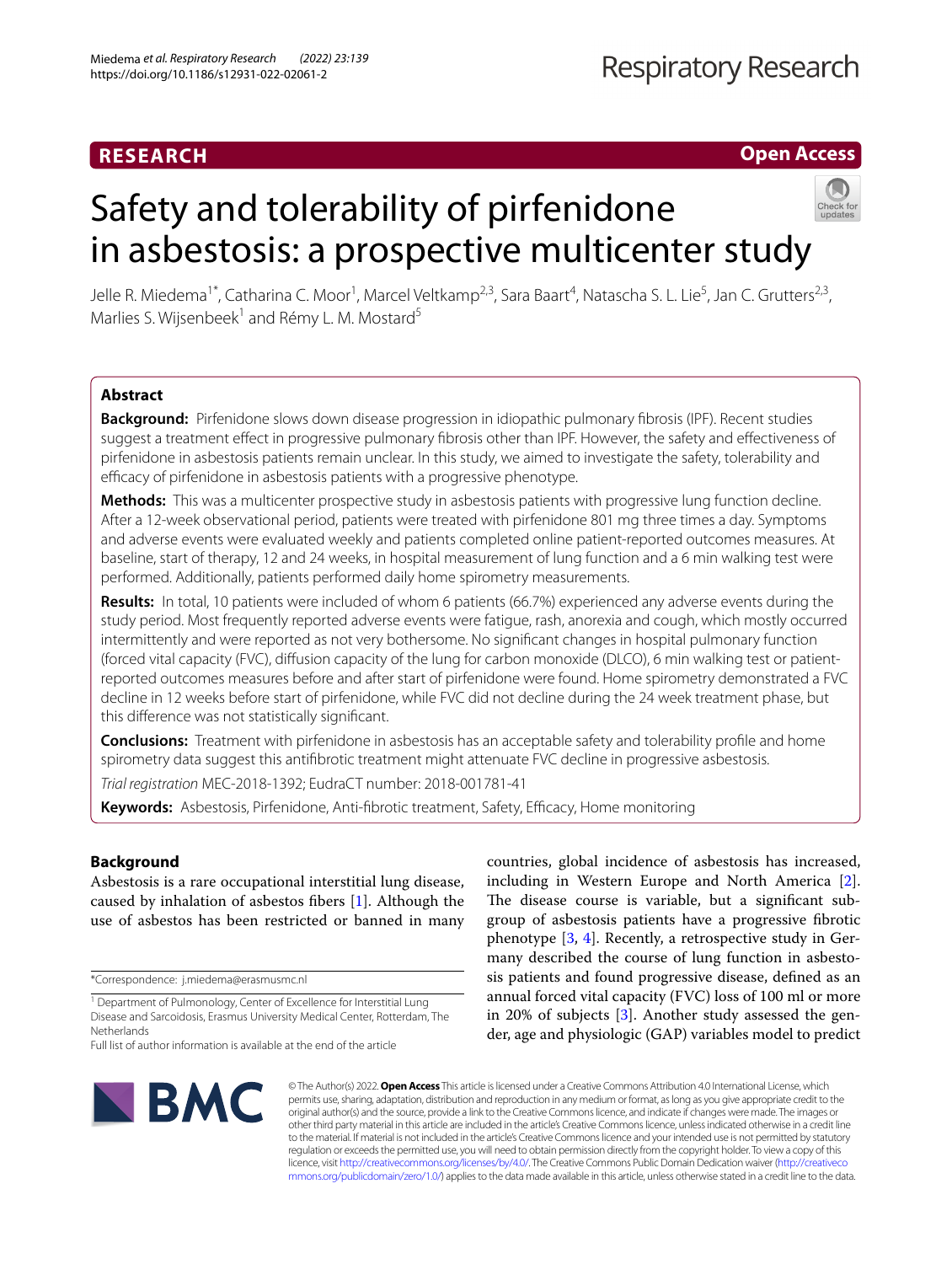survival and found a high 3-year mortality risk of 33.3% and 60.0% for GAP stage II and III asbestosis respectively  $[4]$  $[4]$ . The use of immunosuppressive drugs is not recommended and there is no specifc treatment available for these patients  $[1]$  $[1]$ . Therefore, new therapeutic strategies in progressive asbestosis are highly warranted.

Pirfenidone is an antifbrotic drug that has been used extensively in idiopathic pulmonary fbrosis (IPF). It slows down lung function decline and post-hoc analyses also show a positive efect on mortality and risk of respiratory related hospitalizations [\[5](#page-5-4), [6](#page-5-5)]. Asbestosis shows many similarities with idiopathic pulmonary fbrosis (IPF), including demographic characteristics of patients and genetic risk factors [\[7](#page-5-6), [8\]](#page-5-7). Overlapping pathways and mechanisms in IPF and other diseases that manifest with progressive pulmonary fbrosis have been hypothesized, independent of the underlying disease [\[9](#page-5-8)]. It has been demonstrated that nintedanib is efective in slowing down disease progression in patients with progressive pulmonary fbrosis other than IPF [\[10](#page-5-9)]. Additionally, two phase 2 studies on the treatment of pulmonary fbrosis suggested that pirfenidone slows down decline of FVC in unclassifable pulmonary fbrosis and progressive fbrotic ILD other than IPF  $[11, 12]$  $[11, 12]$  $[11, 12]$  $[11, 12]$ . Therefore, pirfenidone could be a promising treatment strategy in progressive asbestosis. Antifbrotic therapy has not been specifcally evaluated in asbestosis patients and only three asbestosis patients were treated with pirfenidone in one of these studies [[11\]](#page-5-10).

In this small exploratory study, we aimed to prospectively investigate the safety and tolerability of pirfenidone in asbestosis patients with a progressive phenotype. Secondary objectives were to evaluate the efficacy of pirfenidone in asbestosis measured by home and hospital spirometry, and to assess changes in (health-related) quality of life during treatment.

## **Methods**

## **Study design and participants**

This was a multicenter prospective study at three sites in the Netherlands performed by the Dutch Association of Pulmonologists (NVALT). Ethics approval was obtained in all participating sites (MEC-2018-1392). All patients provided written informed consent before start of the study. To be eligible for inclusion, a combination of (1) previous asbestos exposure with a proper latency period, (2) pulmonary fbrosis and (3) pleural plaques or confrmation of asbestos fbers in lung biopsy or bronchoalveolar lavage was defned, in line with the American Thoracic Society statement on diagnosis of nonmalignant asbestos related disease  $[1]$  $[1]$ . The diagnosis of asbestosis was subsequently confrmed by central review expert panel of the NVALT. Further inclusion criteria were:

age between 40 and 85 years,  $FVC \ge 50\%$  of predicted, difusion capacity of the lung for carbon monoxide  $(DLCO) \geq 25\%$  of predicted, a FEV1/FVC ratio of >0.7, a minimal 6 min walking distance of 150 m, > 10% interstitial fbrosis on HRCT by visual scoring of an experienced thoracic radiologist, and fnally, documented disease progression within 6 months prior to the study. Disease progression was defned as FVC decline >5% or DLCO decline of  $>10\%$  or decrease of  $>25$  m on 6 min walking test during the last 6 months. Patients who were treated with immunosupressants except prednisone  $\leq 10$  mg per day were excluded. Other exclusion criteria can be found in Additional fle [1.](#page-5-12)

## **Study procedures**

After inclusion in the study, a 12-week observational period without the study drug was started. During this period patients were asked to perform daily home spirometry (FVC) measurements. At the baseline study visit, patients received a Bluetooth-enabled handheld spirometer (Spirobank Smart, MIR, Italy), connected with the CE-marked online application "ILD online" (Gezondheidsmeter, Curavista, the Netherlands). The application was pre-installed on a password-protected tablet computer. All results were directly transmitted to the hospital via a secure encrypted connection, which enables patients and investigators to access and review data directly. Next to home spirometry measurements, patients were asked to report weekly symptoms and adverse events in the online application.

After 12 weeks of observation, all included patients were started on pirfenidone (Esbriet capsules 267 mg or 801 mg), starting with 267 mg three times a day for 1 week, 534 mg three times a day for 1 week, followed by 801 mg three times a day as a maintenance dose for a total treatment period of 24 weeks. Study visits were planned at baseline, start of treatment, 12, and 24 weeks after start of treatment with pirfenidone. At study visits, patients performed lung function measurements (FVC and DLCO) and a 6 min walking test (6MWD). During the treatment period patients continued the daily home spirometry measurements. Routine laboratory test were performed monthly during the treatment period. During the treatment phase, patients were actively asked whether they experienced any (pre-specifed) side-efects via the online application every week. In addition, patients could also report other side-efects.

At baseline, start of therapy, and 12 and 24 weeks after start of study treatment, patients completed two validated patient-reported outcomes measures online. The King's Brief Interstitial Lung Disease (K-BILD) is a 15-item validated health status questionnaire with three domains (psychological, breathlessness and activities,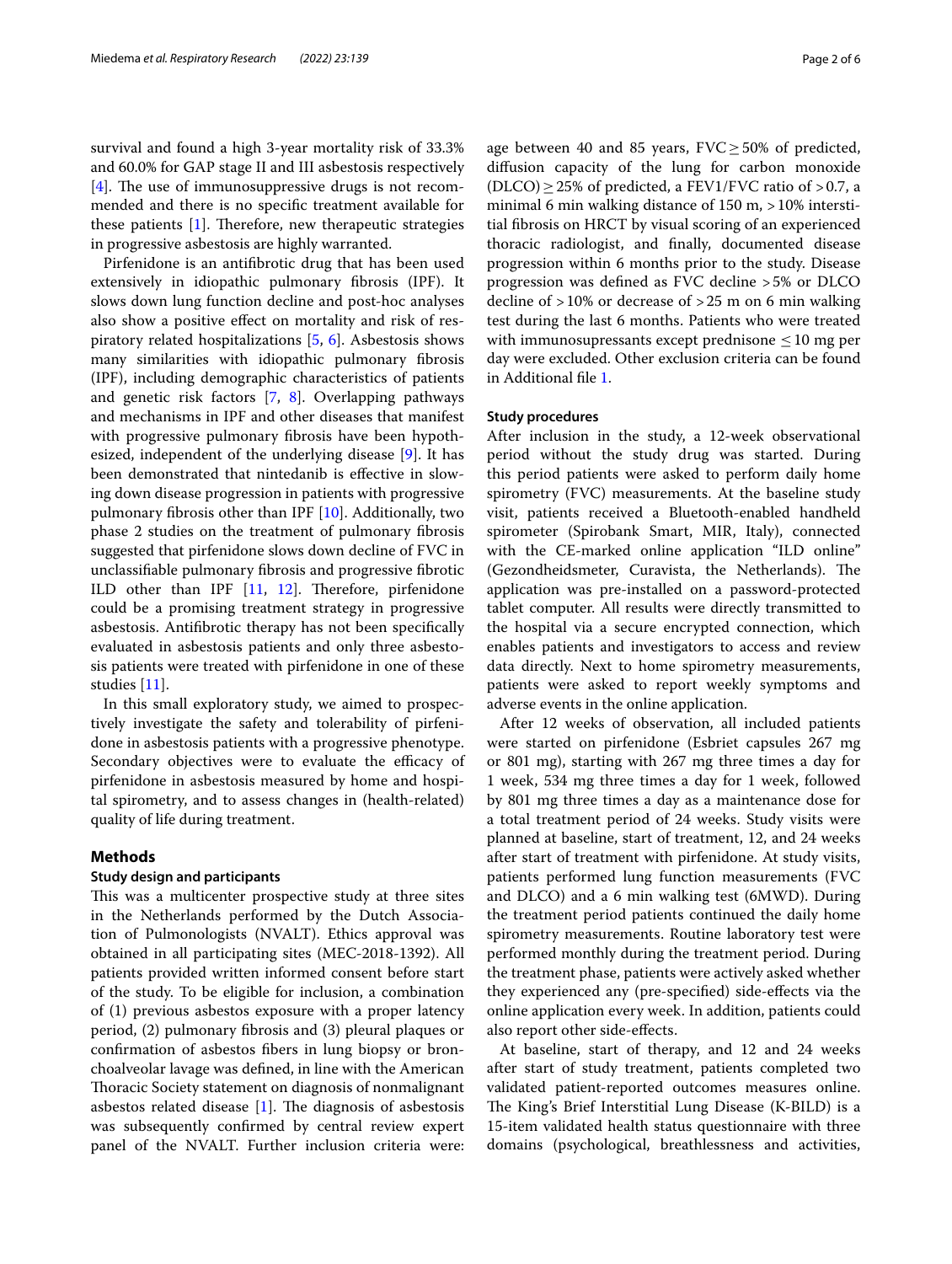and chest symptoms). Scores range from 0 to 100 with higher scores representing a better health status. The Leicester Cough Questionnaire (LCQ) is a 19-item questionnaire on cough-related quality of life. Total scores range from 3 to 21 with higher scores indicating a better cough-related quality of life.

## **Statistical analysis**

The primary outcome of safety and tolerability was recorded descriptively (number and percentage). Home spirometry data were analyzed with a piecewise linear mixed model, to examine diferences in lung function decline between the observation and treatment period. In-hospital lung function measurements were analyzed descriptively (median, interquartile range). As this was a descriptive safety study, a formal power calculation was not possible. Based on feasibility, we aimed to include 10 patients.

## **Results**

Between April 2019 and June 2020, 10 patients were included. Two patients died during the study. One patient died during the observation period due to progression of his asbestosis, the other patients died as a result of euthanasia during the treatment period of the study. All patients were male, ex-smoker, mean age was 74.7 years (SD 7.2). Median FVC at baseline was 2.97L (IQR 2.85– 3.69) or 73.0% of predicted (IQR 68.8–96.0), and median DLCO was 42.5% of predicted (IQR 40–49)  $(n=8)$ . One patient used supplemental oxygen at baseline. Most common comorbidity was cardiovascular disease in 50% of patients.

## **Safety and tolerability**

In total, 6 patients (66.7%) experienced any intermittent adverse event during the study period. Most frequently reported adverse events were fatigue, rash, anorexia and cough (Table [1\)](#page-2-0). All patients were able to continue treatment during the study. However, in four patients pirfenidone dosage was reduced due to gastrointestinal side effects (n=2), skin rash (n=1) and dizziness (n=1) with good clinical efect, enabling patients to continue the treatment. In two patients, pirfenidone was temporarily reduced due to skin rash, which resolved after treatment and the patients were able to continue with 801 mg three times a day. No dose adjustments had to be made due to elevation of aminotransferases, bilirubin or other abnormalities in laboratory tests. Two patients were hospitalized during the study, one due to pneumonia, and one to angina, not related to the treatment.

| Page 3 of 6 |  |
|-------------|--|
|-------------|--|

## <span id="page-2-0"></span>**Table 1** Weekly self-reported adverse events

| <b>Adverse events</b> | Number of<br>patients (%) |
|-----------------------|---------------------------|
| Fatique               | 5(55.6)                   |
| Rash                  | 4(44.4)                   |
| Anorexia              | 4(44.4)                   |
| Cough                 | 4(44.4)                   |
| Headache              | 3(33.3)                   |
| Insomnia              | 3(33.3)                   |
| <b>Dizziness</b>      | 3(33.3)                   |
| Nausea                | 3(33.3)                   |
| Dyspepsia             | 3(33.3)                   |
| Decrease in weight    | 2(22.2)                   |
| Flatulence            | 1(11.1)                   |

## **In‑hospital pulmonary function**

In-hospital pulmonary function (FVC and DLCO), measured at baseline, start of pirfenidone, 12 and 24 weeks after start of treatment in 8 patients, remained stable before and during treatment (Fig. [1](#page-3-0)). Baseline 6 min walking test showed a median distance of 405 m (IQR 335–448) and did not change signifcantly during the study period.

## **Home spirometry**

In the observation period, FVC signifcantly declined (slope −0.0017, SE 0.009, p=0.047). After start of treatment, FVC remained stable (slope −0.00021, SE 0.0007,  $p=0.76$ ). The slopes before and after start of treatment did not significantly differ ( $p=0.14$ ). Slopes of FVC (in liters) over time and corresponding 95% CI are displayed in Fig. [2.](#page-4-0) Data from the patient who died before start of treatment were excluded from this analysis.

## **Patient reported outcome measures (PROMs)**

At baseline, mean K-BILD score was 46.8 (SD 7.5) and mean LCQ score was 14.6 (SD 3.0). During the study period, these PROMs did not demonstrate signifcant changes. Mean diference in K-BILD score between baseline and 24 weeks after start of medication was 2.3 points (95% CI  $-17.5-13.0$ ), with a higher score after 24 weeks. Mean LCQ score decreased with 0.9 points (95% CI  $-4.7-6.4$ ).

## **Discussion**

The current study was the first to evaluate the safety and efficacy of pirfenidone in patients with asbestosis. No novel or unexpected adverse events were noted. Home spirometry demonstrated a decline in median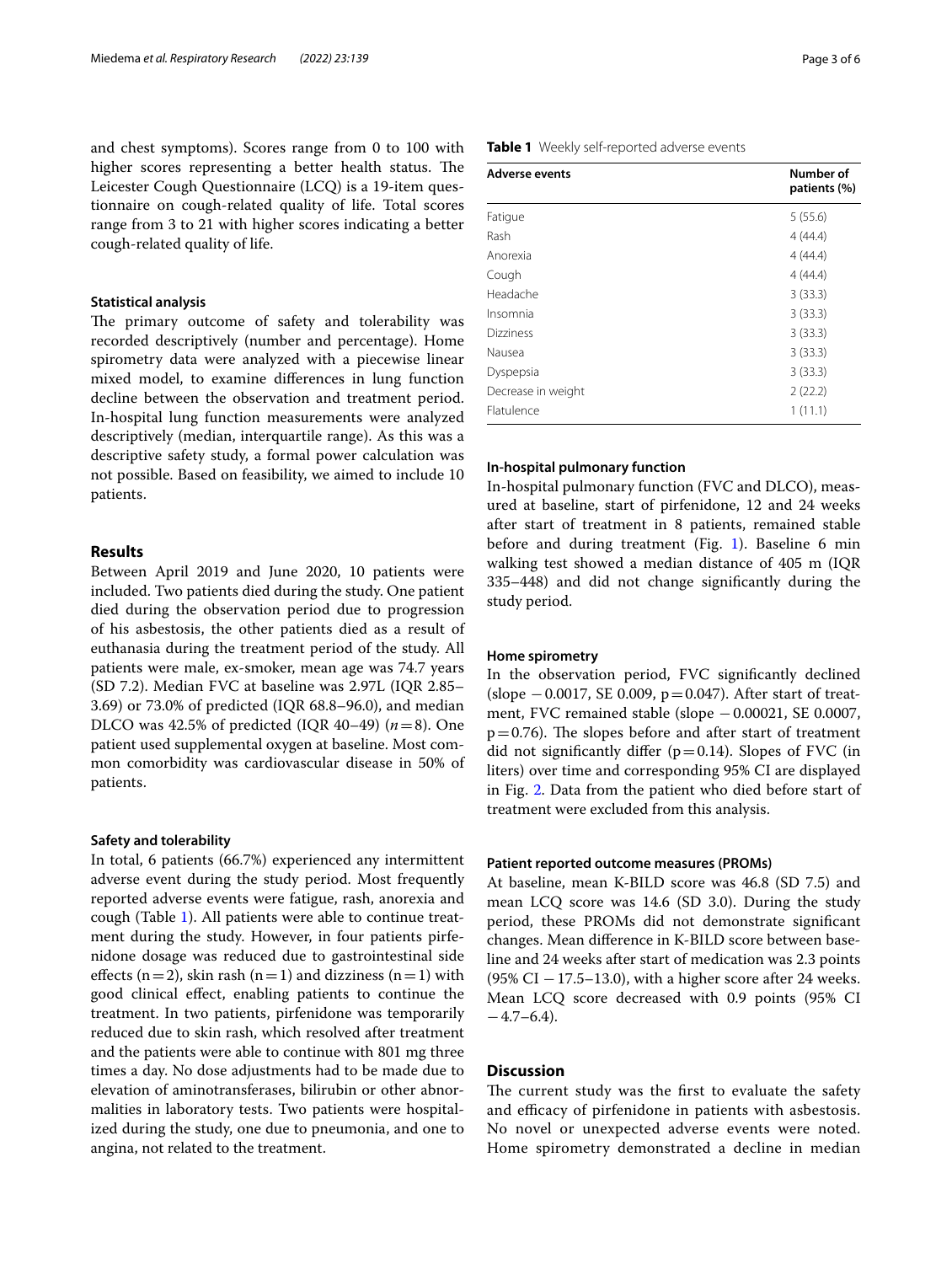

<span id="page-3-0"></span>FVC slope before start of pirfenidone and no decline during the treatment phase. This indicates that pirfenidone might attenuate FVC decline in progressive asbestosis.

During the study, 6 patients (66.7%) reported any mostly mild—adverse events, which is in line with realworld data in patients with IPF [[13\]](#page-5-13). In a recent phase 2 trial of pirfenidone in unclassifable ILD, the most common adverse events related to the treatment were gastrointestinal (47% in the pirfenidone group compared to 26% in the placebo group), fatigue (13% versus 10%) and rash (10% versus 7%). A large post authorization study on long-term safety of pirfenidone in IPF patients describing adverse drug reactions of special interest, reported fatigue and photosensitivity reactions/ skin rashes in 24.2% and 29.0% of patients respectively [[13](#page-5-13)]. In the current study, fatigue (55.6%) and rash (44.4%) were more frequently reported. A reason for this increase might be the way and frequency of AE reporting. Adverse events were actively collected using a weekly electronic questionnaire. In the current study, six patients were (temporarily) treated with a reduced dose of pirfenidone. The patients included in the current study were older (mean age of 74.7) compared to the post authorization study (mean age 69.6) and the mean baseline K-BILD score was lower than other clinical studies in IPF and progressive pulmonary fbrosis, which may refect increased vulnerability of the current patient group [\[13](#page-5-13)[–15](#page-5-14)]. Older age is a known risk factor associated with discontinuation of pirfenidone due to adverse drug reactions [\[13](#page-5-13)]. Importantly, six patients needed a dose reduction due to side efects, but all were able to continue treatment after (temporary) dose adjustment. This demonstrates the importance of patient guidance and pirfenidone dose adjustments as efective strategy to reduce side efects, so patients can continue their treatment.

Two patients died during the trial, not related to the treatment. One patient died of a respiratory cause before starting pirfenidone. The second patient discontinued pirfenidone because of worsening of his clinical situation with increasing shortness of breath despite optimal palliative care. He later died due to euthanasia. Both cases demonstrate the high vulnerability of patients with progressive asbestosis, highlighting the need for new and efective treatment.

Because asbestosis is a very rare occupational disease and only a subgroup of patients demonstrate a progressive decline in pulmonary function, inclusion of a large patient group was considered not feasible, and the study was not powered to detect any treatment effect with pulmonary function measurements. As expected, no signifcant changes in hospital pulmonary function (FVC, DLCO), 6 min walking test or PROMs before and after start of pirfenidone could be demonstrated in the current trial. However, we also used daily home spirometry measurements to obtain a more granular overview of FVC change over time. Recent studies showed that daily home monitoring of FVC in pulmonary fbrosis provided a sensitive prediction of disease behavior and correlated well with hospital-based measurements of pulmonary function [\[14](#page-5-15), [16\]](#page-5-16). In the current study, we compared slopes of home-based FVC before and after start of pirfenidone. A signifcant FVC decline was found before start of pirfenidone, while FVC did not decline during the 6 month treatment phase with pirfenidone. Although the FVC slopes before and after treatment did not signifcantly difer in this small group size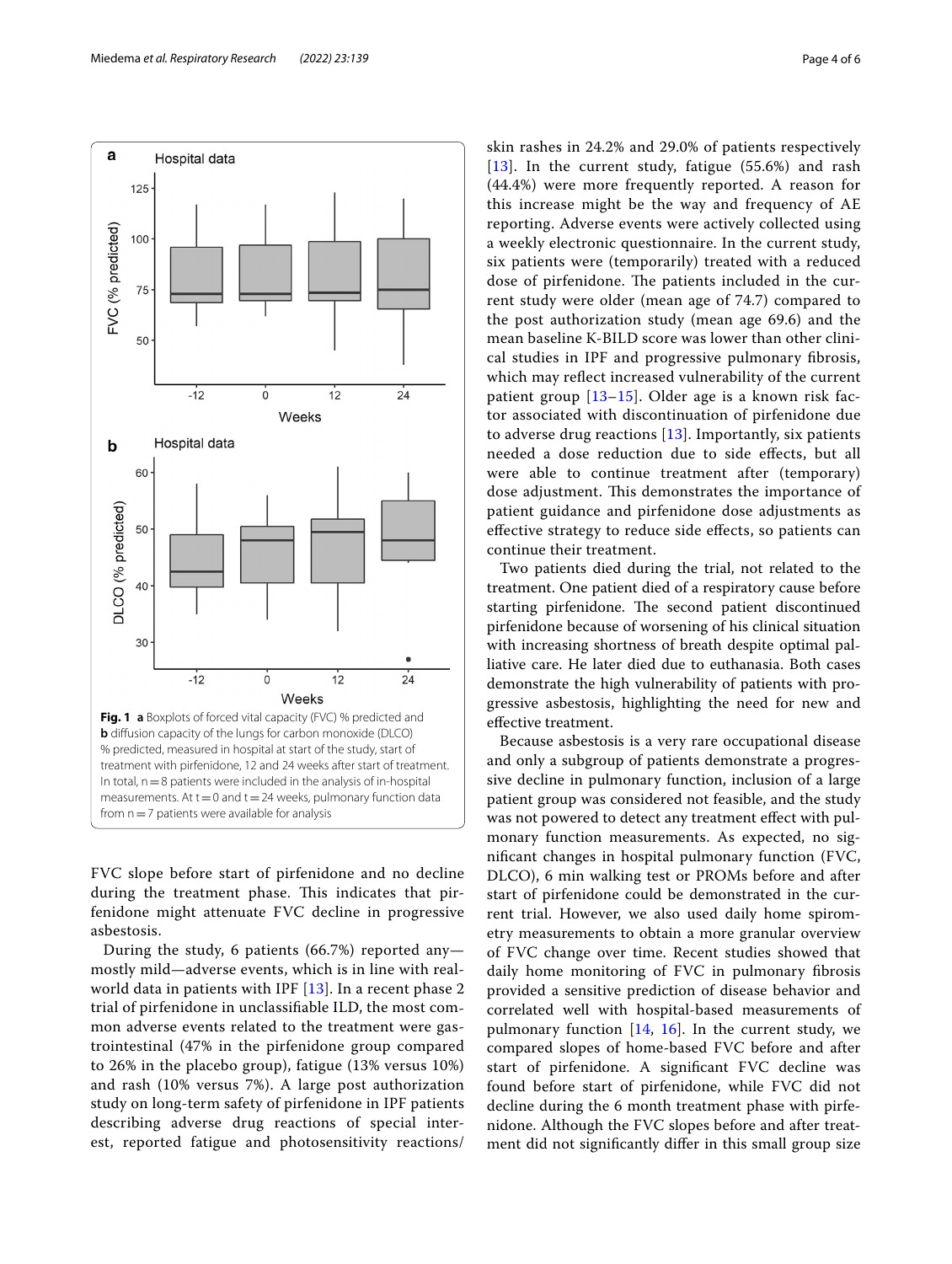

<span id="page-4-0"></span> $(p=0.14)$ , the home monitoring FVC data suggest pirfenidone reduces FVC decline in the current study with asbestosis patients with a progressive phenotype. These changes could not be captured by in-hospital measurements due to the limited sample size, which illustrates the potential value of frequent home-based measurements as exploratory endpoint in clinical trials, especially in rare diseases. Our fndings are in contrast with the U-ILD study where home-spirometry failed as an endpoint due to technical and analytical reasons [\[12](#page-5-11)]. Nevertheless, our current study as well as previous studies show that with good instructions and technical support reliable home-spirometry can be feasible. Our fndings are in line with a previous study which showed that the use of home spirometry could reduce sample sizes for future trials [[17\]](#page-5-17). Besides, home monitoring can be used as a safety endpoint, as we did in the current study, with patients reporting symptoms and side-efects in an online home monitoring program. Home monitoring results were sent to the hospital in real-time, which allowed us to safely monitor at a distance, with a low burden for patients.

The main limitation of this study is the planned low number of included patients. Therefore, the primary

endpoint of the study could only be descriptive, assessing safety and adverse events of pirfenidone in patients with asbestosis. Nevertheless, we believe this study adds valuable information to the feld as it is the frst to report prospectively on antifbrotic treatment specifcally in this patient group. Moreover, it highlights the potential of online home monitoring as efficacy and safety endpoint in trials with a limited number of participants.

## **Conclusions**

Our study demonstrates an acceptable safety and tolerability of pirfenidone in patients with asbestosis. Additionally, this study supports the concept that antifbrotic treatment with pirfenidone may slow down disease progression in patients with asbestosis and progressive lung function decline.

#### **Abbreviations**

CI: Confdence interval; DLCO: Difusion capacity of the lung for carbon monoxide; FVC: Forced vital capacity; 6MWD: Six minute walking test; ILD: Interstitial lung disease; IPF: Idiopathic pulmonary fbrosis; K-BUILD: King's Brief Interstitial Lung Disease; LCQ: Leicester Cough Questionnaire; NVALT: The Dutch Association of Pulmonologists; PROMs: Patient reported outcome measures.